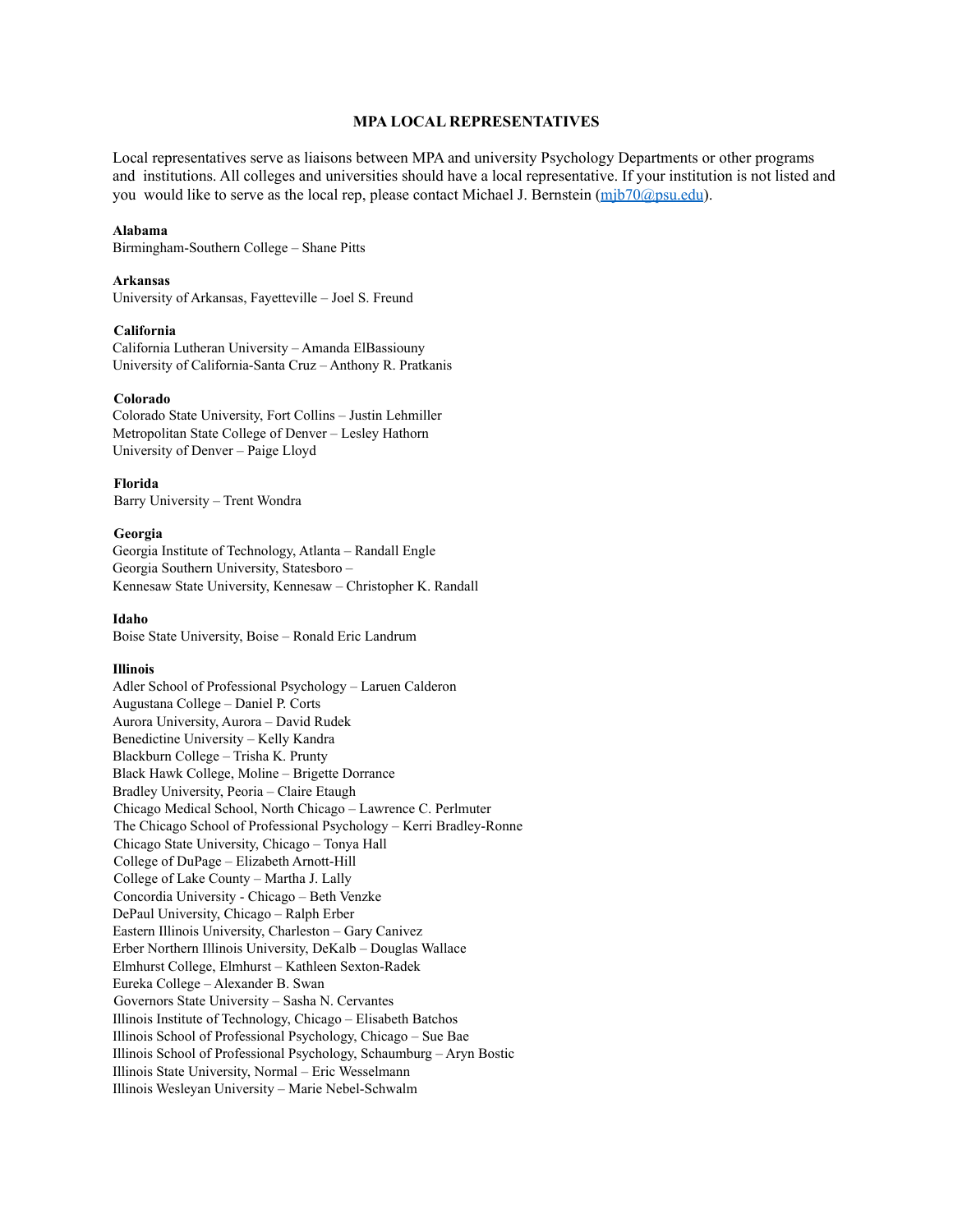Lake Forest College – Vivian Ta Lewis University, Romeoville – Susan Sheffer Loyola University, Chicago – Scott Tindale McKendree College – Linda Hoffman Midwestern University – Richard Ney Millikin University, Decatur – Rene Verry Miller St. Xavier University, Chicago – Angela Pirlott Monmouth College, Monmouth – Tara P. McCoy North Central College, Naperville – Daniel VanHorn North Park University, Chicago – Elizabeth Gray Northeastern Illinois University, Chicago – Maureen Wang Northwestern University, Evanston – David Uttal Olivet Nazarene University, Bourbonnais – Kristian M. Quincy University, Quincy – Kristina Mouzakis Rosalind Franklin University of Medicine and Science – Steven Southern Illinois University, Carbondale – Michael Hylin Southern Illinois University, Edwardsville – J. Thad Meeks University of Chicago – Dario Maestripieri University of Illinois, Chicago – Jennifer Wiley University of Illinois-Springfield – Carrie Switzer University of St. Francis, Joliet – Veit Roosevelt University, Chicago – Susan Torres-Harding Western Illinois University, Macomb – Kristine Kelly

#### **Indiana**

Ball State University, Muncie – Michael Tagler Bethel College – Terry Chi Butler University, Indianapolis, Brain Giesler DePauw University, Greencastle – Susanne Biehle Earlham College – Rachael D. Reavis Franklin College, Franklin – Jamie Bromley Hanover College, Hanover – Ellen Altermatt Indiana State University, Terre Haute – June Sprock Indiana University, Bloomington – Ed Hirt Indiana University East – Deborah Miller Indiana University Kokomo – Rosalyn Davis Indiana University Purdue University Columbus Center – Joan Poulson Indiana University Purdue University, Fort Wayne – Dan Miller Indiana University – Purdue University Indianapolis – Leslie Ashburn-Nardo Indiana University Southeast, New Albany – Donna Dahlgren Indiana Wesleyan University – Christopher Devers Manchester University – Marcie Coulter-Kern Purdue University, West Lafayette – Thomas S. Reddick Saint Mary's College, Notre Dame – Rebecca Stoddart University of Notre Dame, Notre Dame – Dan Lapsley University of Saint Francis –Monica L. Heller University of Southern Indiana – Julie Eyink Valparaiso University, Valparaiso – Daniel Arkkelin

### **Iowa**

Central College, Pella – Randall Renstrom Clarke University, Dubuque – Olivia Aspiras Coe College – Cornell College, Mt. Vernon – William Dragon Grand View University – Joshua Woods Grinnell College – Chris Ralston Iowa State University, Ames –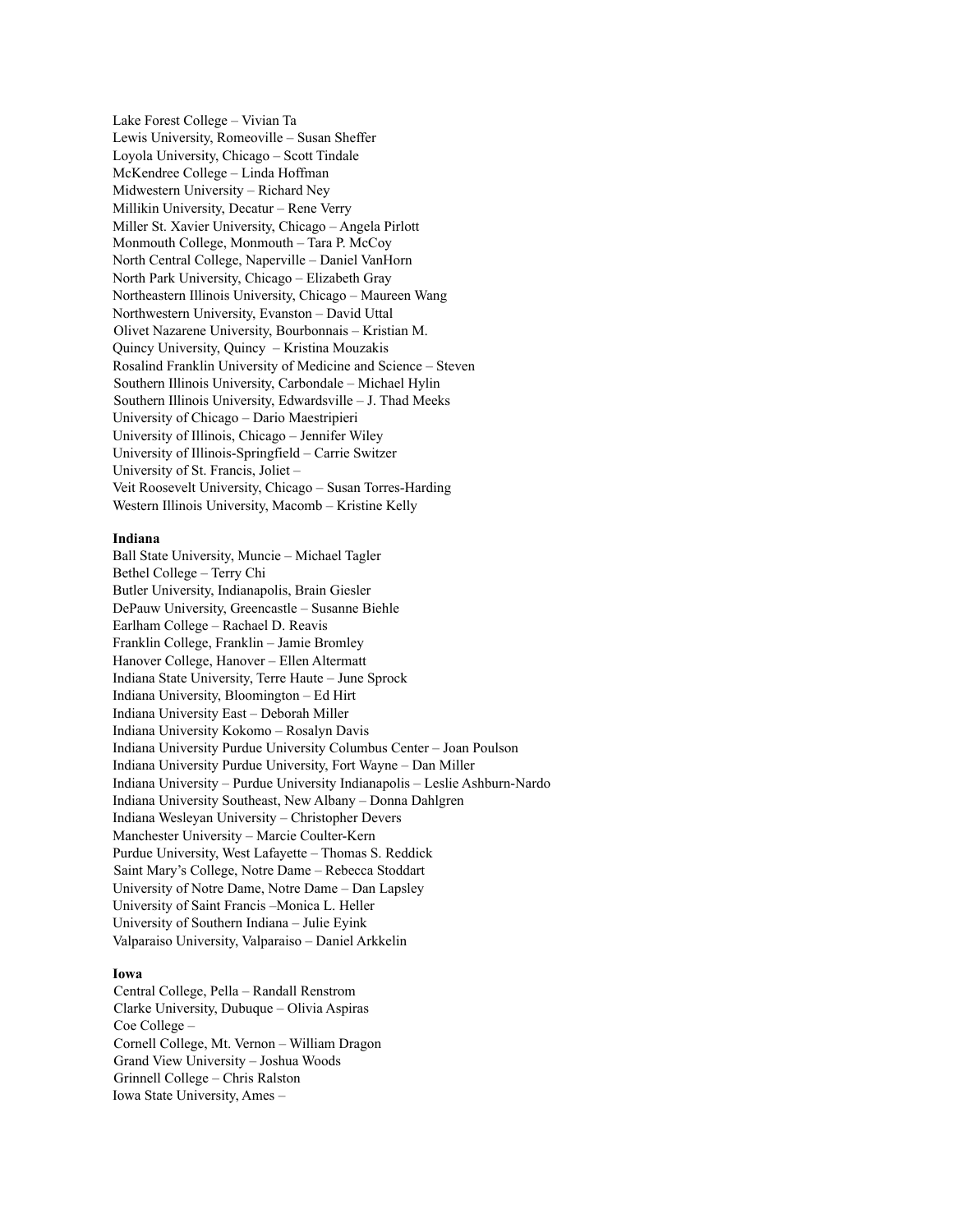Loras College – Julia Omarzu Luther College, Decorah – David M. Njus Morningside University, Sioux City – Shannon De Clute Mount Mercy University – Jaclynn Sullivan Simpson College, Indianola – Sal Meyers St. Ambrose University, Davenport – Katrina Okerstrom-Jezewski University of Iowa, Iowa City – Cathleen Moore University of Northern Iowa, Cedar Falls – Helen C. Harton Wartburg College, Waverly – Cynthia Bane

### **Kansas**

Benedictine College, Atchison – Fort Hays State University, Hays – Carol Patrick Kansas State University, Manhattan – Don Saucier Kansas Wesleyan University, Salina – Steve Hoekstra Pittsburg State University, Pittsburg – Gwen Murdock University of Kansas, Lawrence – Nyla R. Branscombe Washburn University, Topeka – Cynthia Wooldridge

### **Kentucky**

Centre College, Danville – KatieAnn Skogsberg Fuegen Transylvania University, Lexington – Iva Katzarska-Miller Morehead State University, Morehead – Laurie Couch Northern Kentucky University, Highland Heights – Kathleen University of Kentucky, Lexington – Michael Bardo University of Louisville – Marci DeCaro

#### **Massachusetts**

Framingham State University – Phoebe Lin Northeastern University, Boston – Stephen Harkins Simmons University – Megan K. McCarty

#### **Michigan**

Central Michigan University, Mt. Pleasant – Roger Van Horn Eastern Michigan University, Ypsilanti – Natalie Dove Ferris State University, Big Rapids – Christopher Redker Grand Valley State University – Kristy Dean Hillsdale College – Kari McArthur Hope College, Holland – Carrie Bredow Malmberg University of Detroit Mercy, Detroit – Steven Abell Michigan State University, East Lansing – Michigan Tech University – Susan Amato-Henderson Olivet College, Olivet – Dina Battaglia Rochester University – Robyn Siegel-Hinson Saginaw Valley University, University Center – Jeanne University of Michigan, Ann Arbor – Allison Earl University of Michigan, Dearborn – Robert W. Hymes University of Michigan, Flint – Jeannette Stein Wayne State University, Detroit –

#### **Minnesota**

Augsburg College – David Matz Aurora University – Christina Krause Bemidji State University, Bemidji – Kathryn R. Klement Butler University of Minnesota, Duluth – Scott Carlson College of Saint Benedict/Saint John's University, St. Joseph – Concordia College – Mona Ibrahim Gustavus Adolphus College, St. Peter – Jennifer Ackil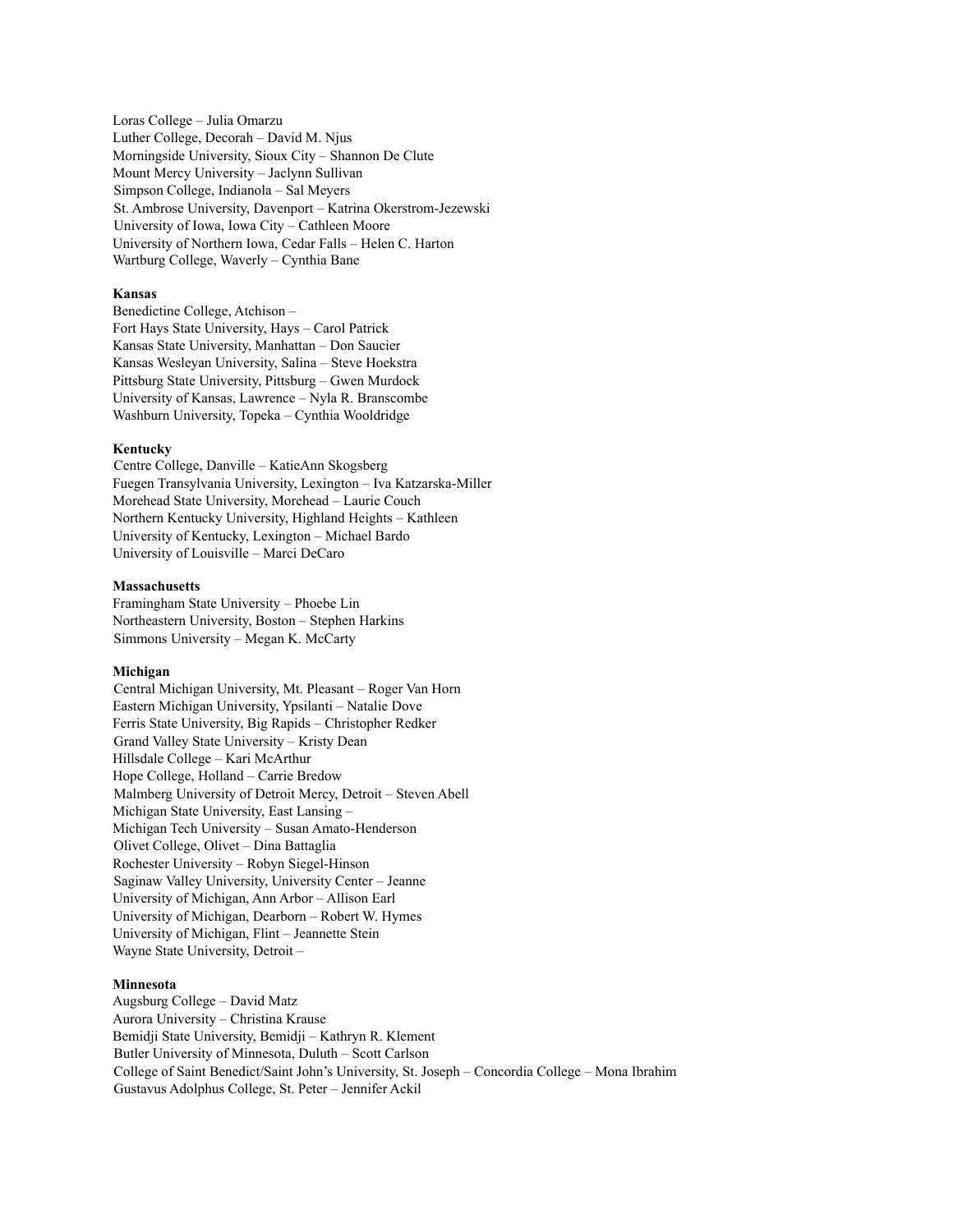Hamline University, St. Paul – Metropolitan State University, St. Paul – Mark Stasson Minnesota State University, Mankato – Emily Stark Minnesota State University, Moorhead – Brenda Koneczny Southwest Minnesota State University, Marshall – Corey St. Catherine University, St. Paul – Andrea Olson St. Cloud State University, St. Cloud – Amanda Hemmesch Breaker St. Olaf College, Northfield – Grace Cho St. Thomas University, St. Paul – John Buri University of Minnesota, Morris – Dennis Stewart

### **Missouri**

Avila University, Kansas City – Jordan Wagge Campione-Barr University of Missouri, St. Louis – Matthew Taylor Columbia College – Gretchen Hendrickson Heider Truman State University, Kirksville – Karen Vittengl Kreiner University of Missouri, Columbia – Lindenwood University – Rebecca Foushee Missouri State University – Amber Abernathy Maryville University – Dustin R. Nadler Missouri University of Science and Technology – Devin Burns & Amber Henslee Missouri Western State University, St. Joseph – Teddi Deka Park University, Parkville – Andrew Johnson Saint Louis University – Ruth Warner Southeast Missouri State University, Cape Girardeau – Jeremy D. University of Central Missouri, Warrensburg – David Washington University, St. Louis – Randy J. Larsen Westminister College, Fulton – David K. Jones

#### **Nebraska**

Chadron State College, Chadron – Mary Jo Carnot College of Saint Mary – Molly Mahoney Creighton University – Thomas Budesheim Hastings College, Hastings – Chuck Eigenberg Mitchell University of Nebraska, Lincoln – Cynthia Nebraska Wesleyan University, Lincoln – Abigail A. University of Nebraska, Omaha – Beth Lyon Wayne State College, Wayne – Karen E. Walker

#### **New York**

Altarriba State University of New York, Fredonia – State University of New York, Albany – Jack S. Croxton Syracuse University – Stanislav Treger University at Buffalo – Kenneth DeMarree

### **North Carolina**

University of North Carolina, Greensboro – Paul Silvia

### **North Dakota**

North Dakota State University, Fargo – Verlin Hinsz Petros University of Mary, Manisha Sawhney University of North Dakota, Grand Forks – Thomas

# **Ohio**

Ashland University, Ashland – Mitchell Metzger Bodle College of Wooster, Wooster – Amber Garcia Case Western Reserve University, Cleveland – Robert L.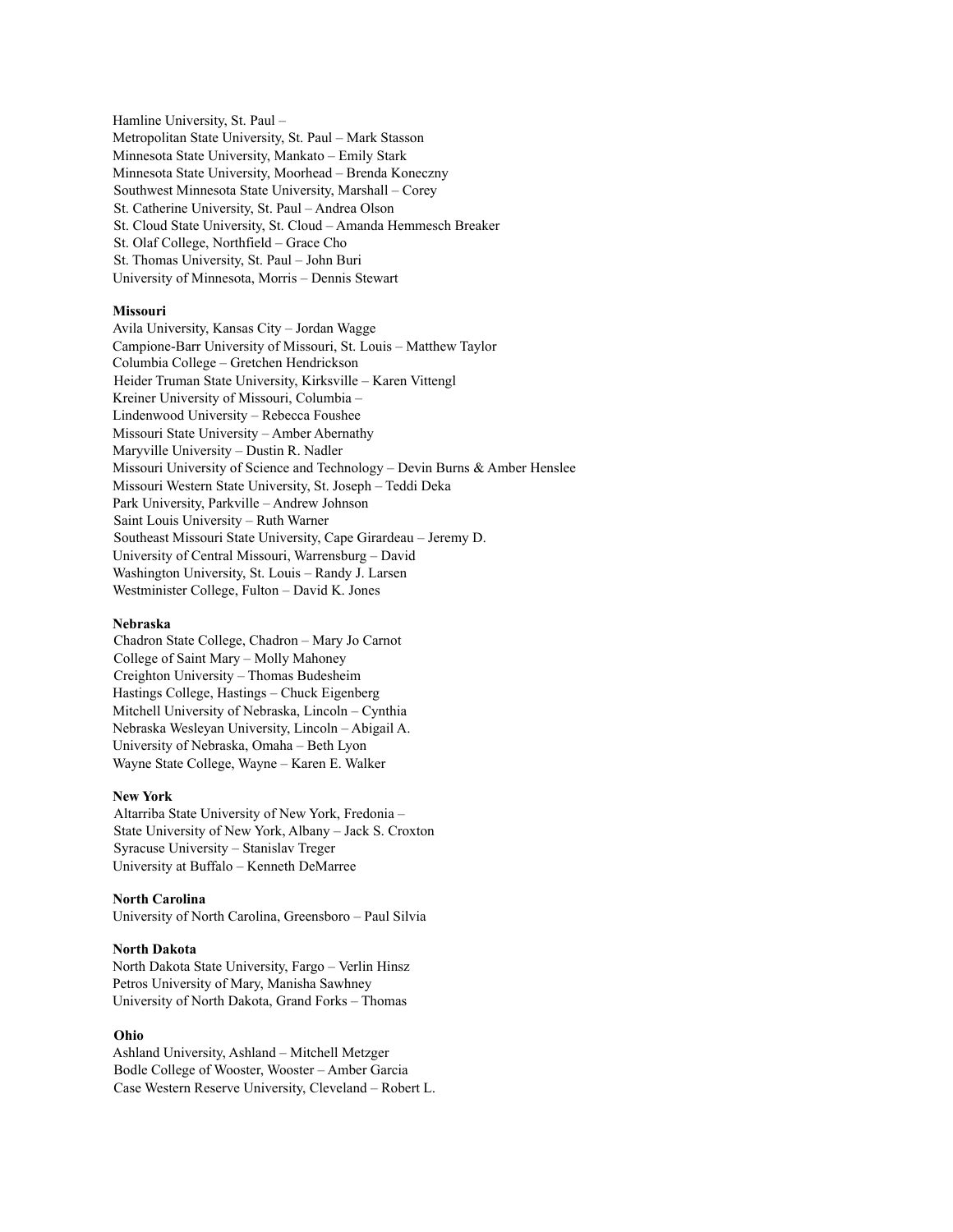Denison University, Granville - Robert Weis Findlay University – Andrea Mata Greene Cleveland State University, Cleveland – Conor T. Heidelberg University – Virginia Gregg John Carroll University – Angie Jones Kent State University, Kent – William Merriman Marietta College, Marietta – Mark E. Sibicky McLennan College of Mount St. Joseph, Cincinnati – James H. Miami University of Ohio, Oxford – Jonathan Kunstman Muskingum University, New Concord – Larry Normansell Oberlin College, Oberlin – Norman Henderson Ohio State University, Columbus – Richard Petty Ohio State University, Mansfield – Terri Fisher Ohio University – Kimberly Rios Shawnee State University – Darrell Rudmann Stark State College – Bryan Gerber University of Akron, Akron – Wondimu Mohammed University of Dayton - Erin M. O'Mara Kunz Ursuline College, Pepper Pike – Christopher L. Edmonds Walsh University, North Canton – Nina Rytwinski Wittenberg University, Springfield – Wright State University, Dayton – Martin Gooden Xavier University – Tammy Sonnentag Youngstown State University, Youngstown – Karen Giorgetti

### **Oklahoma**

Cameron University, Lawton – John Geiger University of Oklahoma, Norman – Eugenia Fuenzalida

#### **Oregon**

Linfield College, McMinnville – T. Lee Bakner

#### **Pennsylvania**

Gannon University, Erie – Michael Sadler Penn State University Abington – Russell Webster Seton Hill College, Greensburg – Lawrence L. Jesky Slippery Rock University of Pennsylvania – Beth Ann St. Vincent College – Devin Fava Susquehanna University – James Briggs Widener University, Chester – Karen Rose

# **South Carolina**

The Citadel, Charleston – Steve A. Nida

### **South Dakota**

Augustana University – Benjamin Jeppsen South Dakota State University – Tyler Miller University of South Dakota – Damian Lonsdale

### **Tennessee**

Tennessee Technological University – Stephanie A. Kazanas

#### **Texas**

Texas Tech University, Lubbock – Michael Serra University of Texas, Austin – Bertram Gawronski University of the Incarnate Word, San Antonio – Harold Rodinsky